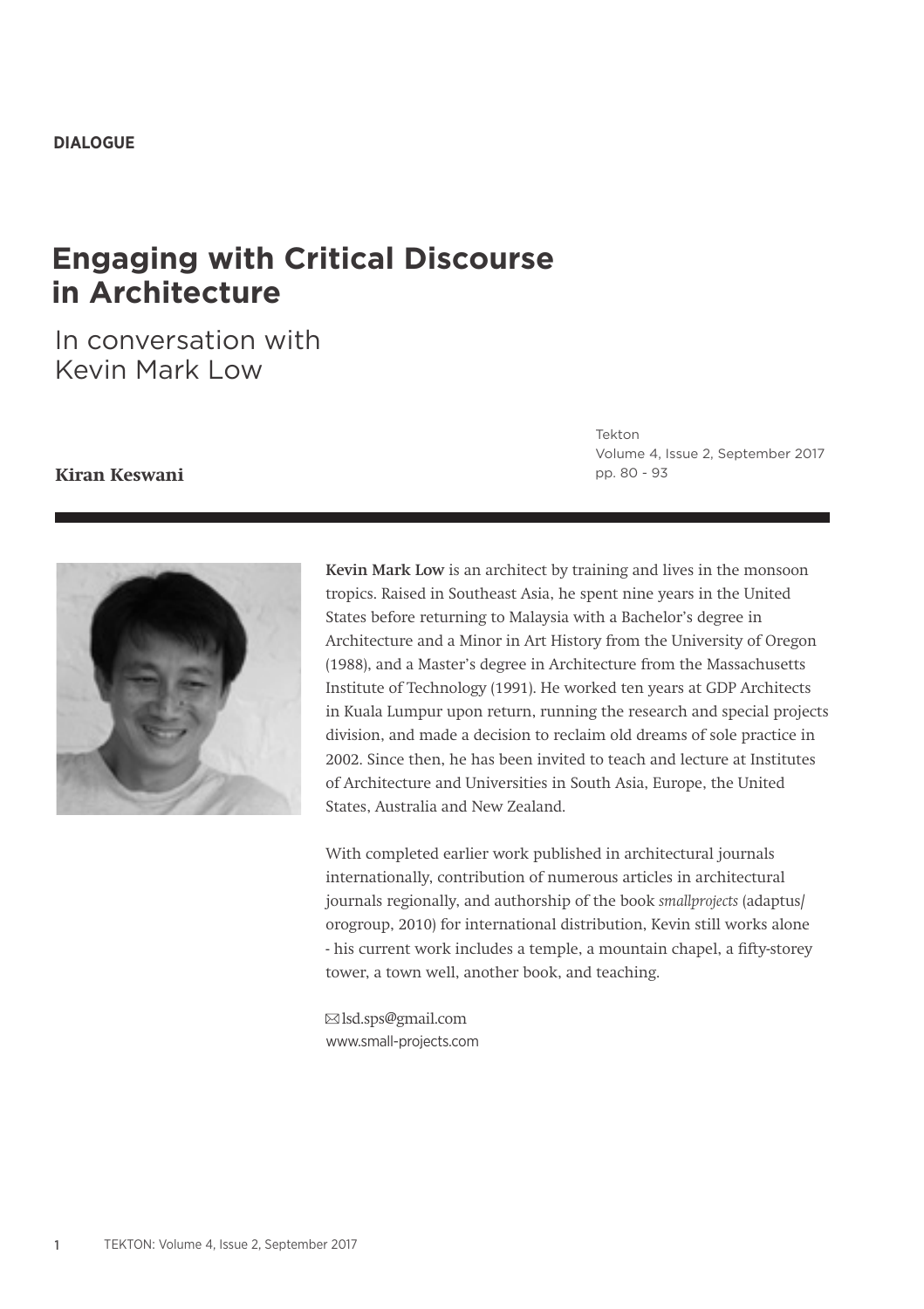Several years ago, as an architecture student working in Ahmedabad,<br>I had the chance to live for a few months inside the Indian Institute of Management campus designed by Louis Kahn and Anant Raje. During my stay there alongside the management students, I constantly heard about how the campus did not quite work for them. The inside of the hostel rooms with their exposed brick walls were dark and gloomy. When it rained, the water gushed down from the terrace and flooded the staircase lobbies. I listened to what had not worked for the users. I also saw what had worked, as I experienced the 'silence' and the 'light' that Kahn had talked about in his writings on architecture.

Now, twenty years later, as I live in Bangalore, I have had the opportunity to experience closely yet another acclaimed architectural project – the IIM-Bangalore campus designed by Balkrishna Doshi. There is a sense of delight each time you walk inside the buildings with the light that comes down from the pergolas and the green foliage touching the stone walls. You experience how the built and the unbuilt space merge beautifully. And, here again, the students and the faculty do not share either fascination or respect for the building. Instead, you are told "when it rains, you cannot walk from one classroom to another", or "the building has not generated the social interaction that it could have amongst its students and faculty", and so on.

When you find that the two buildings that have meant so much to you, do not mean as much to the non-architects, you ask yourself, what went wrong? Could we not have avoided the discontent amongst the users of these campuses? Was there not enough interaction between the architects and consumers? Is it enough to design a building and to not ask over time, how do buildings learn and how do campuses grow? How can we engage in a deeper critical discourse amongst ourselves as an architectural community?

When I met Kevin Low for the first time in Ahmedabad in August, I asked him a few questions on this. Shared below are some of his thoughts.

#### **KESWANI**

In the architecture profession, we seem to hesitate to criticize each other. We may be hindering our collective growth as a result. What can we do about this?

#### **LOW**

Yes, this is true. It would be lovely to see the creation of a platform where one can give and receive critique without ever feeling afraid of being marginalized from the professional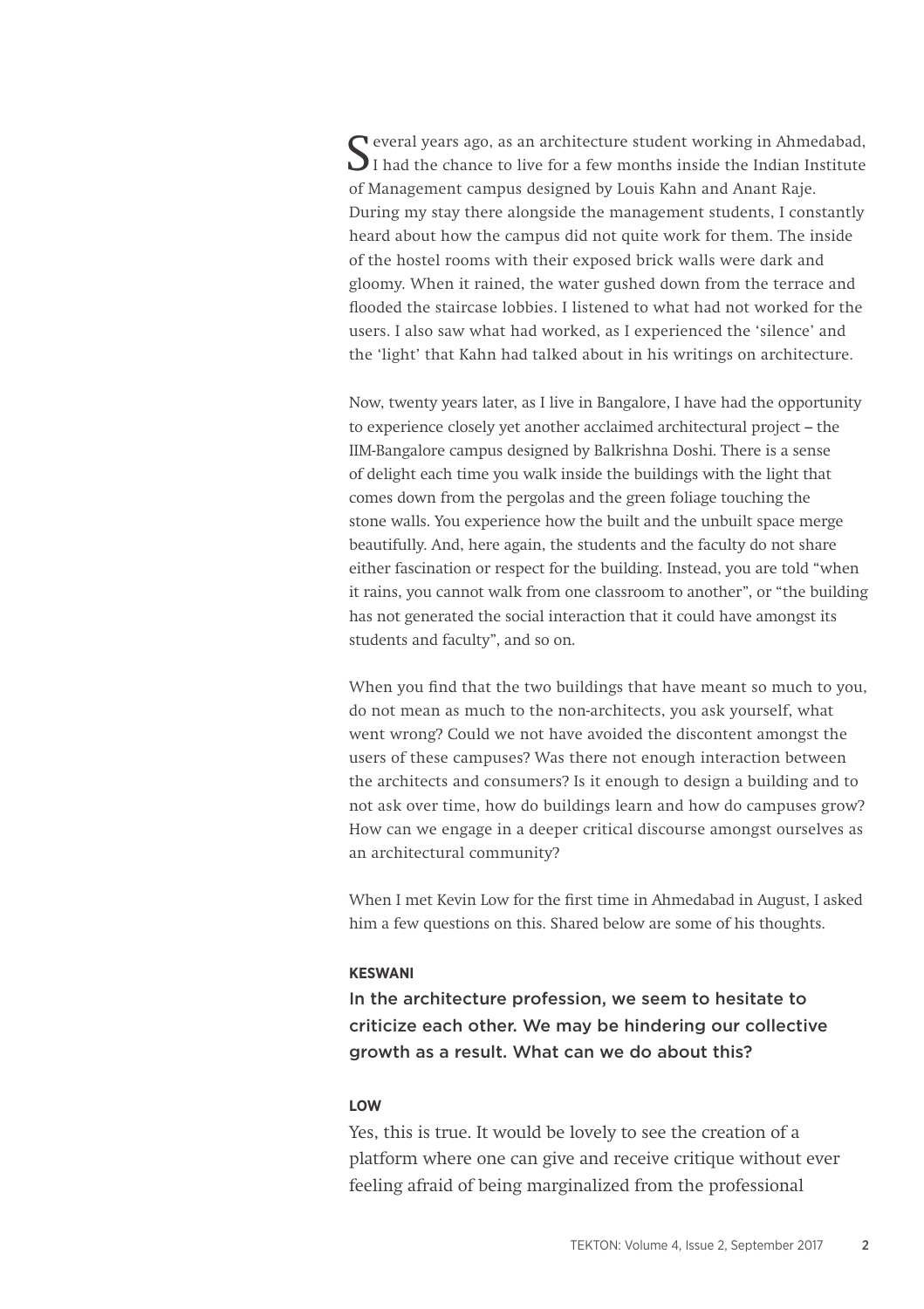network, wouldn't it? However, before we can get to the question of what can be done, perhaps we first need to discuss why this hesitation exists, to have a clearer understanding of the problem before suggestions for betterment can be made.

I believe a great part of the issue lies in the fact that many are afraid of stating a point of view that might come across as just that - a subjective point of view, and mere opinion. However, when issues are discussed dialectically with relevant logical, rational, and specific context grounding its content, mere opinion is elevated to epistemology, and justified belief follows. This manner of critical discourse is what appears to be lacking in the world. Many of us simply do not feel qualified enough to support the statements we make, or perhaps lack the ability to express why we believe what we do.

A rather more frightening reason is that many of us do not understand the full complexity of what architecture is, and for that reason, believe that subjective differences account for the many ways it has come to be interpreted, that one's truth may well be another's fiction. We have become afraid to be socially incorrect by exacting critique on someone else's reality. In many circumstances in fact, due to the complexities involved, we do indeed prioritize only certain aspects of architecture over others, and these usually prove to involve formal aspects of the field (the sensual impact of how things look and feel) rather than those deeper issues of content (the way rich and enlightening relationships are created).

Last, and perhaps most importantly, leading architectural publications globally focus on marketing the glow and expressive perfection of projects, rather than conducting a thorough analysis of them. This seems to be in keeping with prevailing attitudes and paradigms of the hype and *branding* that comes from the publishing industry. While it is possible that their editors and writers experience the same difficulties expressed earlier, I suspect this to be a simple default of the way it has always been done. Mind you, all this is not to say that journals should take to the publication of projects lacking critical worth; only that whatever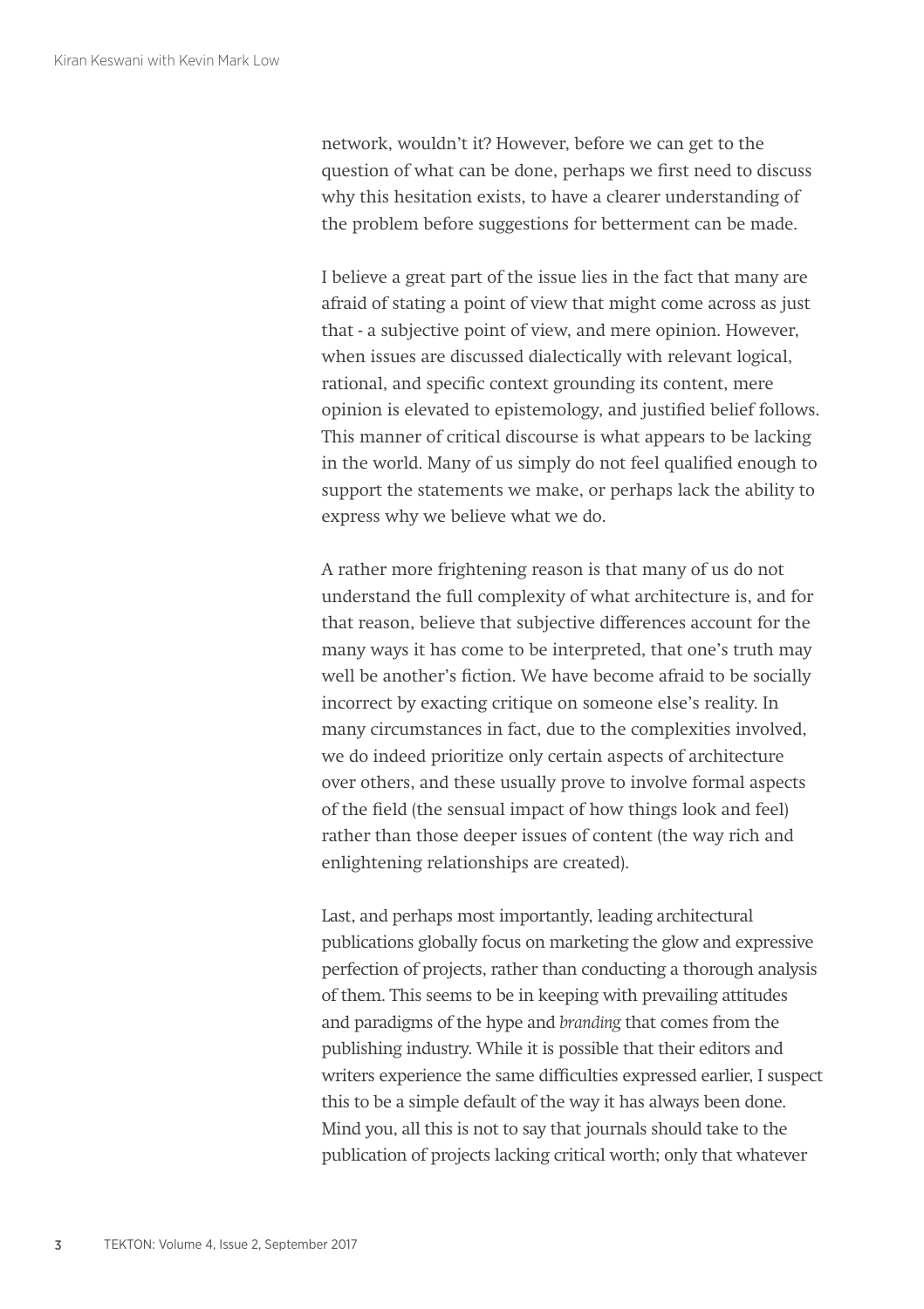projects deemed worthy of publication undergo study and critique equally worthy of intelligent engagement.

In keeping with the question of fostering critical discourse, I think that a deeper understanding regarding the relevance of duality would be tremendously useful to the profession. The very basis of creativity is founded on the relationship between form and content. This is relevant because it differentiates the act of styling from that of design, and distinguishes mere answers of form from questions of content. Perhaps, platforms can be created where participants and speakers exchange presentations, each presenting the work and projects of another to deeper discursive critique of the work - in engaging constructive critique rather than unconstructive praise, we thus learn from our failures rather than espouse success, graciously acknowledging that the work we produce can be as imperfect as the human beings we are.

#### **KESWANI**

In some disciplines, there does exist a culture of questioning one's own work and that of others which helps move the entire profession forward in a positive way. If we do not learn from this, what do we lose?

## **LOW**

## Everything.

Although, to be sure, the culture of self-critique is not quite present in many, if not most other disciplines either! Which is a probable reason why so much in academia and professional practice hinges on peer review. These are mechanisms to keep us in check, that we do not even adopt in architectural circles. Whatever the case, while we might believe that inexperience results in younger practices lacking the ability to self-check, it is interesting to note that the lack of self-critique is most evident in *successful* firms that experience rapid growth in size, project scale, and staff numbers. The mentoring that comes from apprenticeship falls away in the face of deliverables and economics. Most forget that self-critique can be manifest only when the work is done by oneself, and not by employees under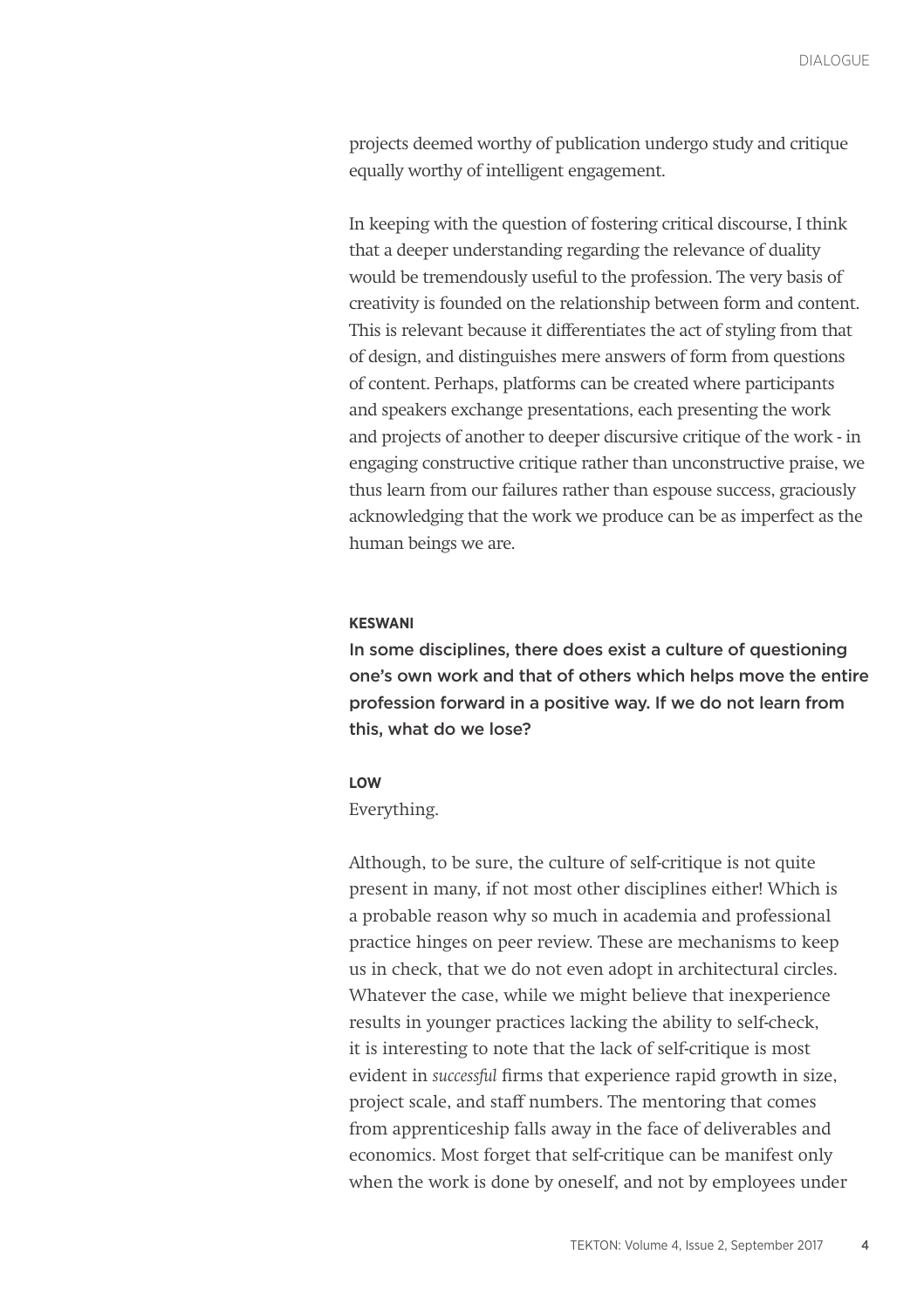duress. We tend to be the most passionate in production of our best work at the beginning of our careers, rather than after we have already achieved that measure of acclaim.

Over the years, I have found a simple pattern regarding the work of well-known and established architectural practices - that the most interesting and critical work in any great architect's oeuvre is most commonly performed before the architect became famous.

An integral part of my teaching involves getting my students to understand that nothing kills creative integrity quicker than success. A teacher in Karachi, Fariha Amjad Ubaid, once told me of an old *sufi* proverb that says it so much more succinctly –"*If you want to destroy a man, praise him*." Our lack of deeper selfcritique is led in great part by human nature, and through the effect of regressive lessons learned from the developed world on it, in using words to brand and tell stories that our work itself fails to. We suffer the need to be constantly assured that what we do is praiseworthy. This is regardless of whether it actually is, and most of all if it is not, our having forgotten that self-improvement only happens in the face of the recognition of our flaws, not our perfections. The truth is that the act of self-critique is a terribly difficult one to cultivate, and more so to realize. The effort it takes to reflect on the myriad and complex relationships that govern our decisions, in constant edit and refinement, demands a sense of humility that is rare indeed today – which does clarify the deeper meanings of that *sufi* proverb. It is indeed a testament to its truth that presentations of architectural work currently focus almost exclusively on the positives of formal and sensual delight that our buildings bring us, to the almost complete lack of any deeper discussion of related content. This results in audiences being mostly left either in a state of unutterable awe, or painfully dissatisfied at the end of any presentation. Beauty does leave us in only one state or the other, as debate cannot be made over polka dots and pinstripes – you love blue but I like pink – who is right or wrong? And indeed, who truly cares? Discussions about beauty, about *form*, inevitably leave us in a state of suspension, and *opposition*. And, what a silly opposition to be found caught up in since no one can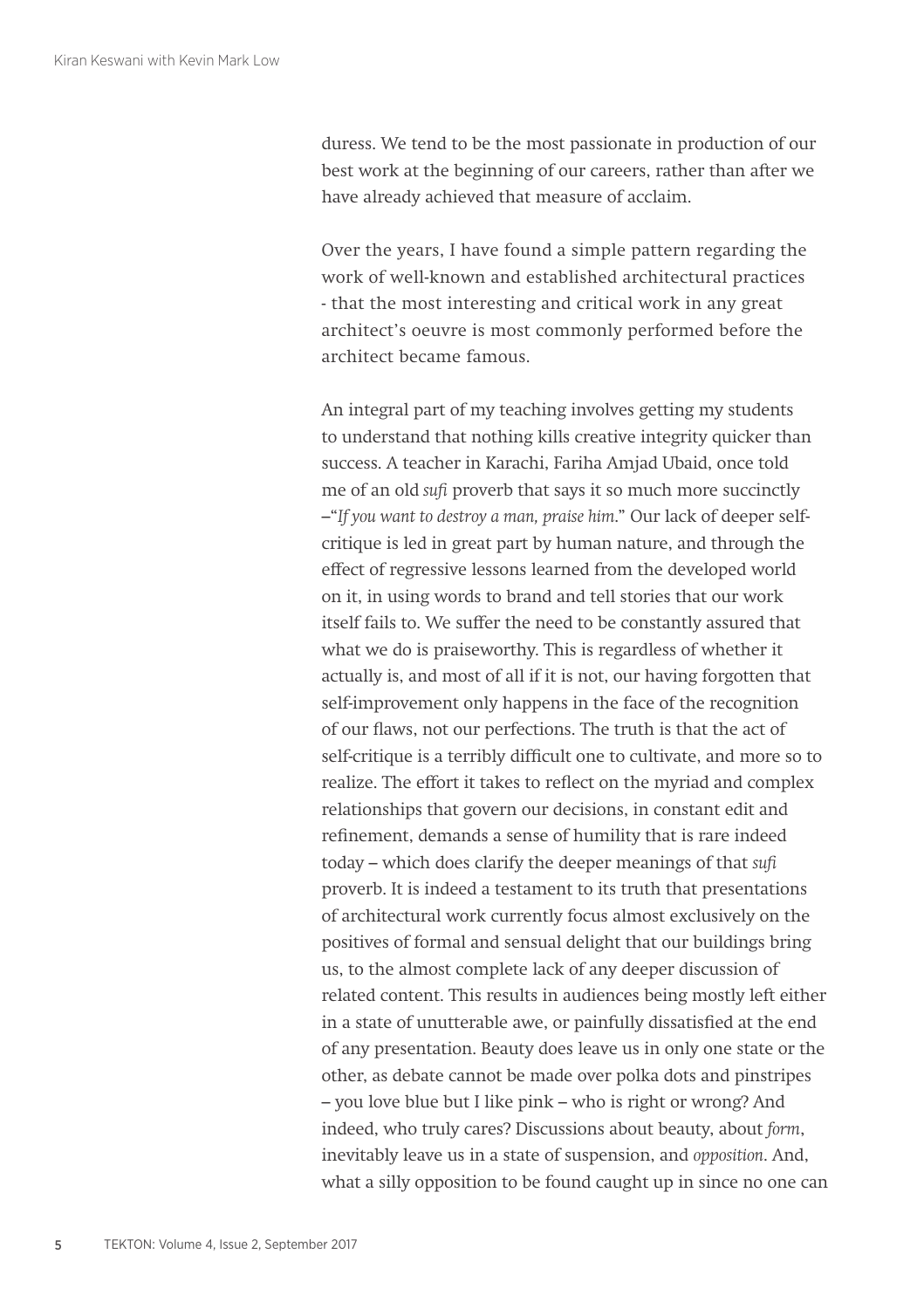definitively say that the amazing curved cladding on that building was the perfect counterpoint to its being sited in the jagged mountains, or hard-edged cliffs by the deep blue sea. As such, selfcritique in the *engagement of content* is only that which can drive the profession in deeper possible ways. Self-aggrandizement in the *promotion of form* merely maintains the status quo, and indeed sets all of learning back in regression.

## **KESWANI**

What seems to happen because of this restricted learning environment, not only are we not moving forward but also causing to affect the expectations of users/clients and their perception of us as people who can or cannot design environments effectively.

## **LOW**

Architects tend to use words to bolster their work – in the way that *natural ventilation* is being bandied about as a virtue, without our deeper consideration that any space not built as such is illegal by law and uninhabitable by fact. The expression *sustainable architecture* in reference to fresh construction is by fact a contradiction in terms, since anything that is brand new is itself already inherently unsustainable. Because relatively little of what architectural professionals present in their work is tacitly honest, and subtly or unsubtly postured as revolutionary, or at least 'creative', our overt show boating has painfully rendered much of the profession irrelevant. The global network unwittingly works towards silencing voices that do not follow protocol and the accepted rules of 'polite' engagement through their exclusion in curated discourse. The solidarity within the dominant paradigm deafens it to rational voices of discontent, the intelligent sighs that accompany each of our public displays. It should be no wonder then that the profession of architecture has become so disrespected by the insightful masses. There are only a few who pay attention to architects and what they do other than architects themselves.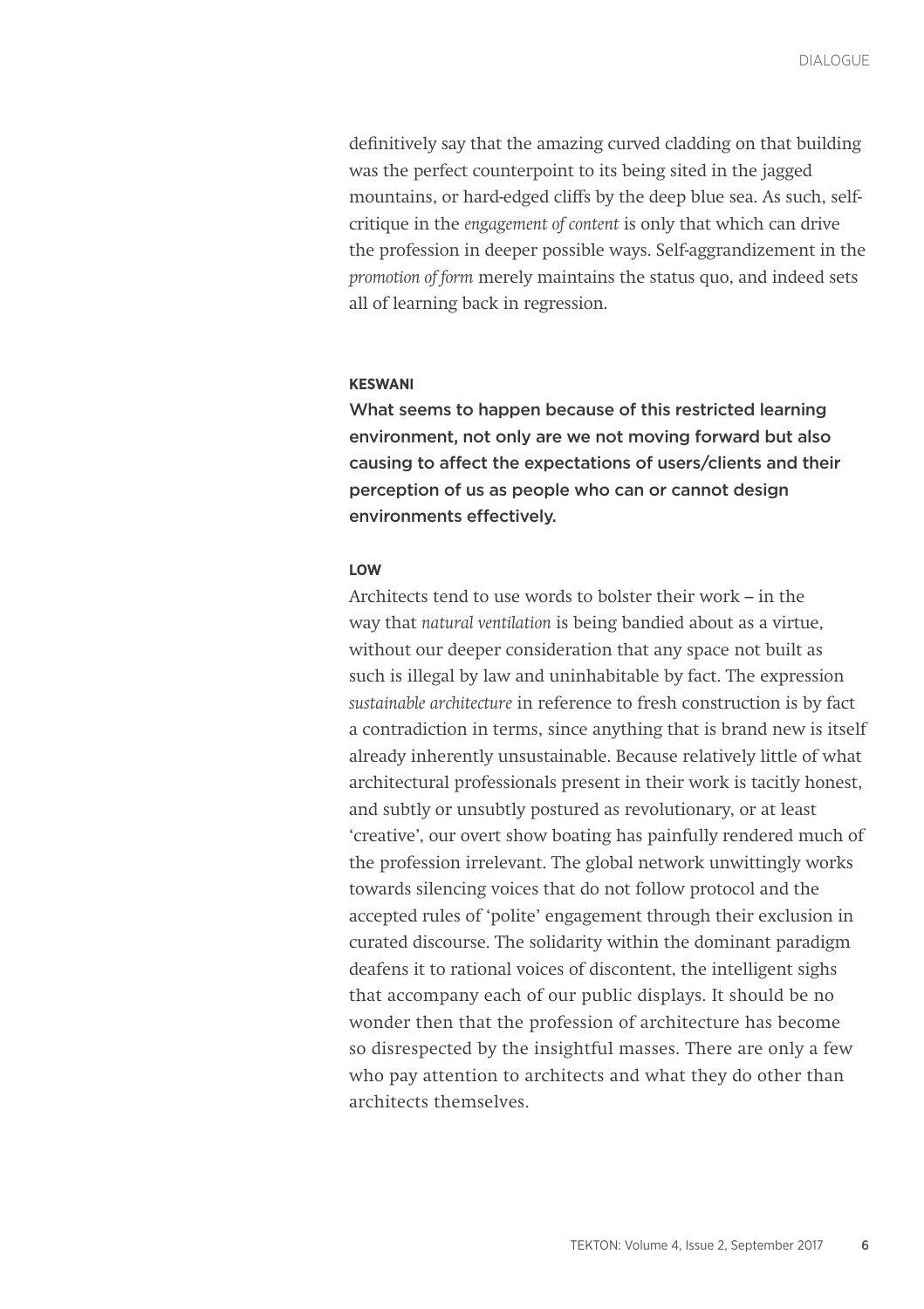#### **KESWANI**

We are reminded of how Christopher Day begins in his book '*Places of the Soul*'- "Architects tend to think architecture matters. Not everyone else does. To many people buildings are expensive, but not very interesting. It's what goes on *inside* them that matters."

## **LOW**

Yes. that's completely true. The reason why our profession has become irrelevant is because it has been too obsessed with the hawking of formal aesthetics, and not enough with the discursive issues of critical content. The teaching and profession of architecture has simply prioritized the moulding of outsidein over consideration of the inside-out – which is to say that we put little effort to actual design, being overly focused on styling. I believe what Christopher Day means to say is; faced with the commission for the design of a school, most architects begin with the question of what their school will look like, when a more interesting and relevant question would be what a school actually is, or could be.

#### **KESWANI**

You mentioned the need for a platform for sharing between architects. How do you foresee this happening?

## **LOW**

For all the lack of critical discourse globally, a growing voice of resistance can nonetheless be heard in pockets internationally. Seed and established practices, and teachers in unrelated parts of the world – James Russell and Kevin O'Brien of Brisbane, Cheah Kok Ming and Nirmal Kishani from the National University of Singapore, Tsukamoto Lab in Tokyo, Avianti Armand and David Hutama from Jakarta, Defry Ardianto of Surabaya, Girish Doshi in Pune, Choie Funk in Manila, Diego Grass from Chile, and many others – attempts in disparate places are being made to question dominant paradigms in support of less form-driven agendas.

David Sanderson, who holds the Judith Nielsen Chair in Sydney and has been involved in human relief efforts and disadvantaged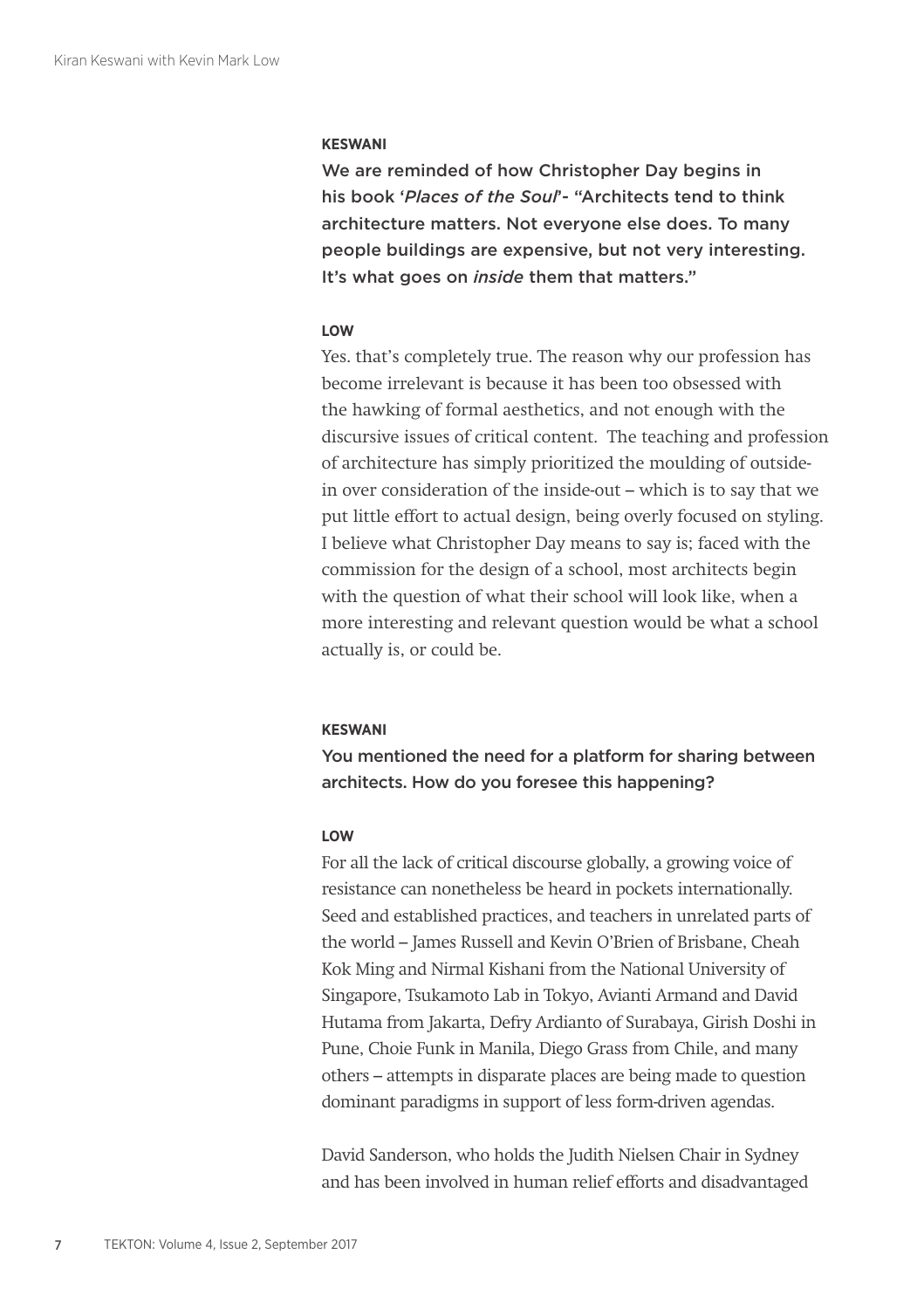communities for most of his life, speaks of the profession's undue obsession with formal solutions that make elegant but irrelevant architectural contribution in answer to aesthetics, when issues of logistics for disaster and relief efforts are the actual problem.

In events that I am invited to, whenever permitted, I attempt to address issues with my presentations rather than perform the everubiquitous *show/tell*. And, if the presentation of my own architectural work is preferred, I try to frame the body of work within a structure that prioritizes issues and principles, rather than have it come off as a typical run-through of projects. As a viewer, I find it terribly disappointing when the duration of any lecture is governed purely by the number of projects presented! Individually, and even without the formal support of a platform for questioning existing trends, we each can make positive alternative contributions through the way we conduct ourselves.

I believe many other ways exist for greater relevant exchange to happen, encouraged by openness to different formats of presentation - we simply need to realize that the current paradigm represents sensibilities closer to the business of marketing hype than that of involved critical discourse. And, in line with the *relevant alternative*, I imagine it vital for these alternative platforms to engage discourse beyond architects alone, with the participation of critical thinkers and historians, writers- questioning the socio-capitalist evolution and change - the kind of people with words and ideas unlike anything we might have ever heard before.

#### **KESWANI**

You've been saying let us look at failures and not just at successes.

## **LOW**

Yes, I believe that case and precedent studies have been incorrectly used for the past five generations in architectural teaching – that the study of a project to identify all its solutions and positives merely lead us to appropriate those same solutions in our own work – with some adaptation of course, but nonetheless to result that still represents cut/paste instincts.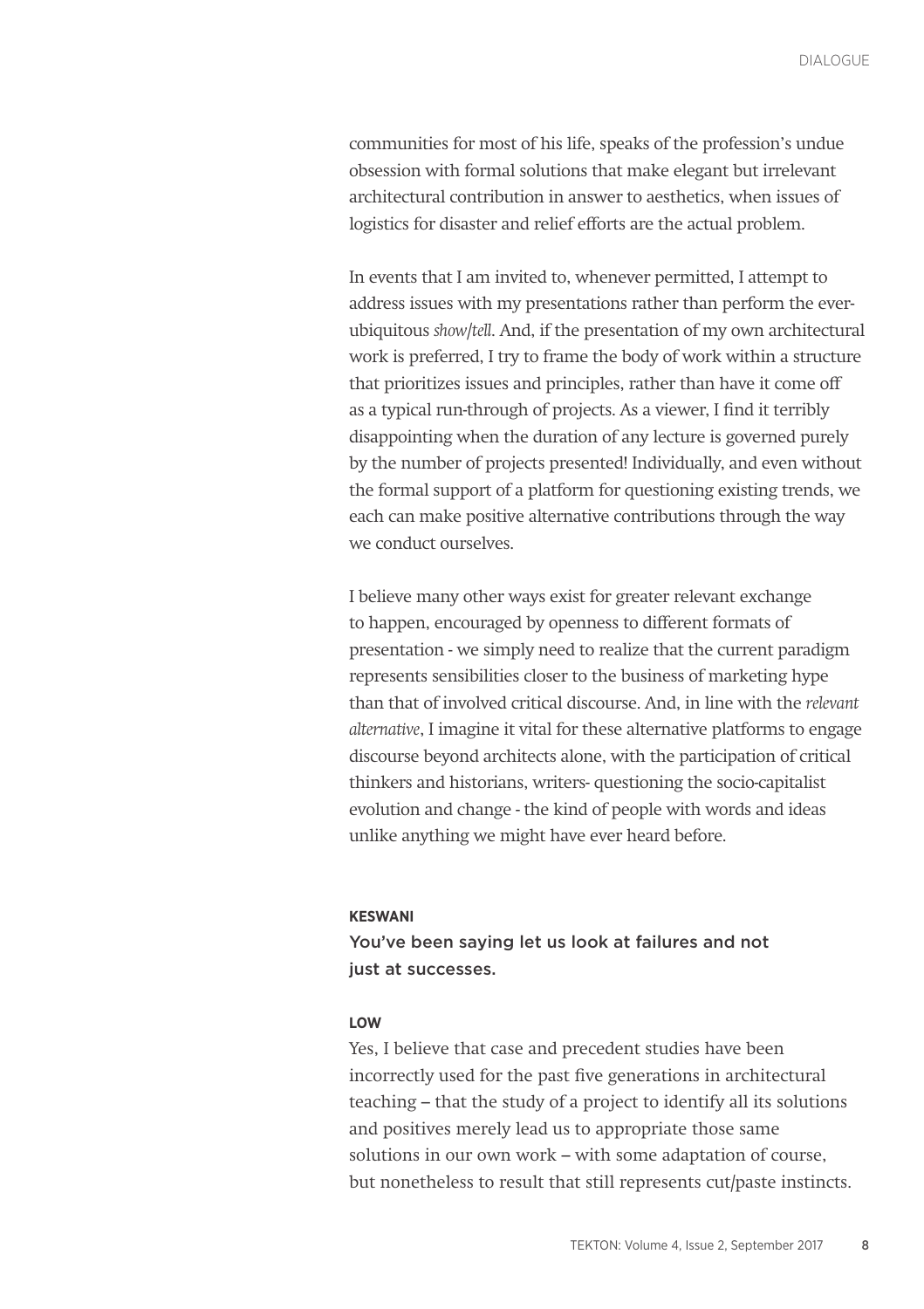We benefit most, however, when a project is examined and analyzed for its flaws and problems, the identification of which then leads us to develop our own original solutions in response. Thus, lessons are learned less from the imitation of success, than through an understanding of failure.

## **KESWANI**

You are also saying that if you look at failure, then, failure has more to do with content, because when you do look at success, you look at form. Is that your argument?

## **LOW**

No, not necessarily, since success or failure could have to do with either. When I say that one cannot truly learn anything from success, it is not merely in formal terms, because even the appropriation of successful content from a precedent results in sensibilities of a cut/paste nature. The issue of failure is what is at stake here –and more so, with the development of our abilities to recognize and identify it. Whether it is through the evidence of irrelevant form or content, one's ability to perceive and analyze a problem is what begins the journey of design.

## **KESWANI**

It is difficult to cut & paste content. Not unless you have understood the content can you do this.

## **LOW**

Fair enough. And yet, even if it concerns content, cut/paste is still cut/paste – it is still representative of appropriation rather than working from first principles. The study of failure begins the *comprehension of a problem* - that development of a relevant question- served by the intangible nature of critical content. One's solution to failure may well be a response by way of form, but more critically, *as a result* of having identified a problem of original content. The solution may or may not be original, depending on how good one's sense of history is (both long past and immediately recent!), and it also depends on how hard one is on oneself – obviously, a great number of pre-existing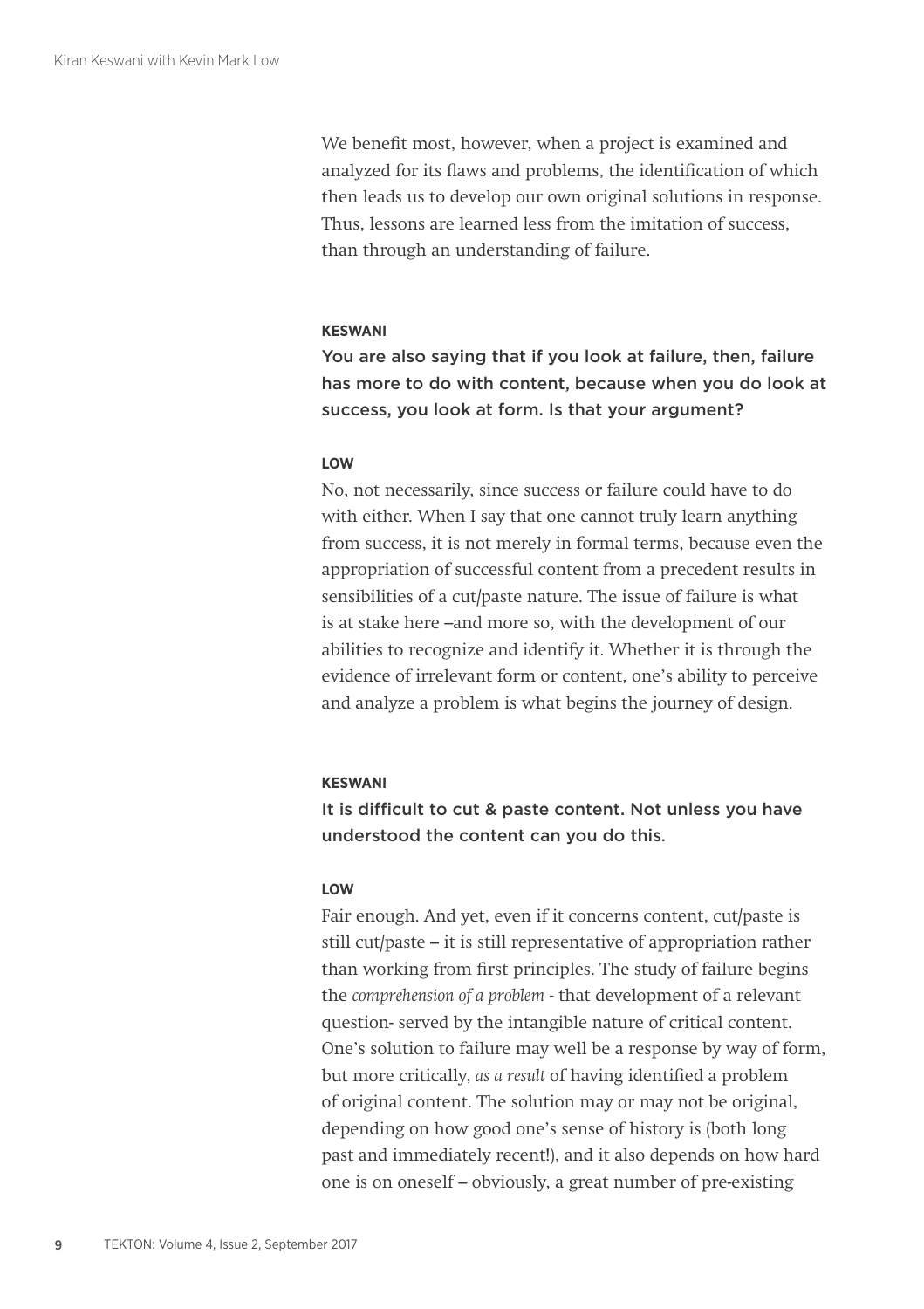solutions might well work in relation to an original problem, but the most critical architects in the world take the next and most difficult step of casting all that aside. They are not merely driven by uncovering original problems, but in developing solutions that have never quite been seen or heard before. We seem to have forgotten how difficult the act of design can be, so focused on styling the world has become.

So, what exactly constitutes critical content? The example of a library could be referred to here – what indeed is a library? A place where books are stored? Or read? Or is it, as pretentious architects might wish to have it put, a sacred receptacle for knowledge and vault of wisdom? I four question begins with the *formal* idea of a holy receptacle or vault, the *objects* and spaces thus represented are exactly what will guide our journey, to result in a building created for the iconisation of knowledge over the people it is supposed to serve. Conversely, if we dwell a little longer over what exactly a library *is or could be*, it becomes clear that as some of the most profound moments of reading can occur sitting on a toilet, it obviously is not about a special place to read either! And while libraries are a repository for books, truth dawns when we ask the simple but relevant question of what way that storing of books happens.It is, in fact, a very special way that books are archived - that due to the sheer numbers of volumes in the best libraries, books must find collection in a manner that any book can be located with sufficient ease. It is with this simple fact that our true journey begins.

The internet serves as a good point of departure here, since there isn't a single thing in it that did not first begin in the oldest libraries we know. For example, when a friend informs about something gone viral on *YouTube*, that's the first thing you search for when you get to your laptop. And, an interesting thing happens when you do- this little sidebar shows up, with a pretty involved list of somewhat-related videos - and as is often the case, we end up opening window after window, before, during, and after our original search, ending with between six to sixteen opened windows of stuff to check on, two items of which were way more interesting in content than the gossipy original –how fortunate. Or was it?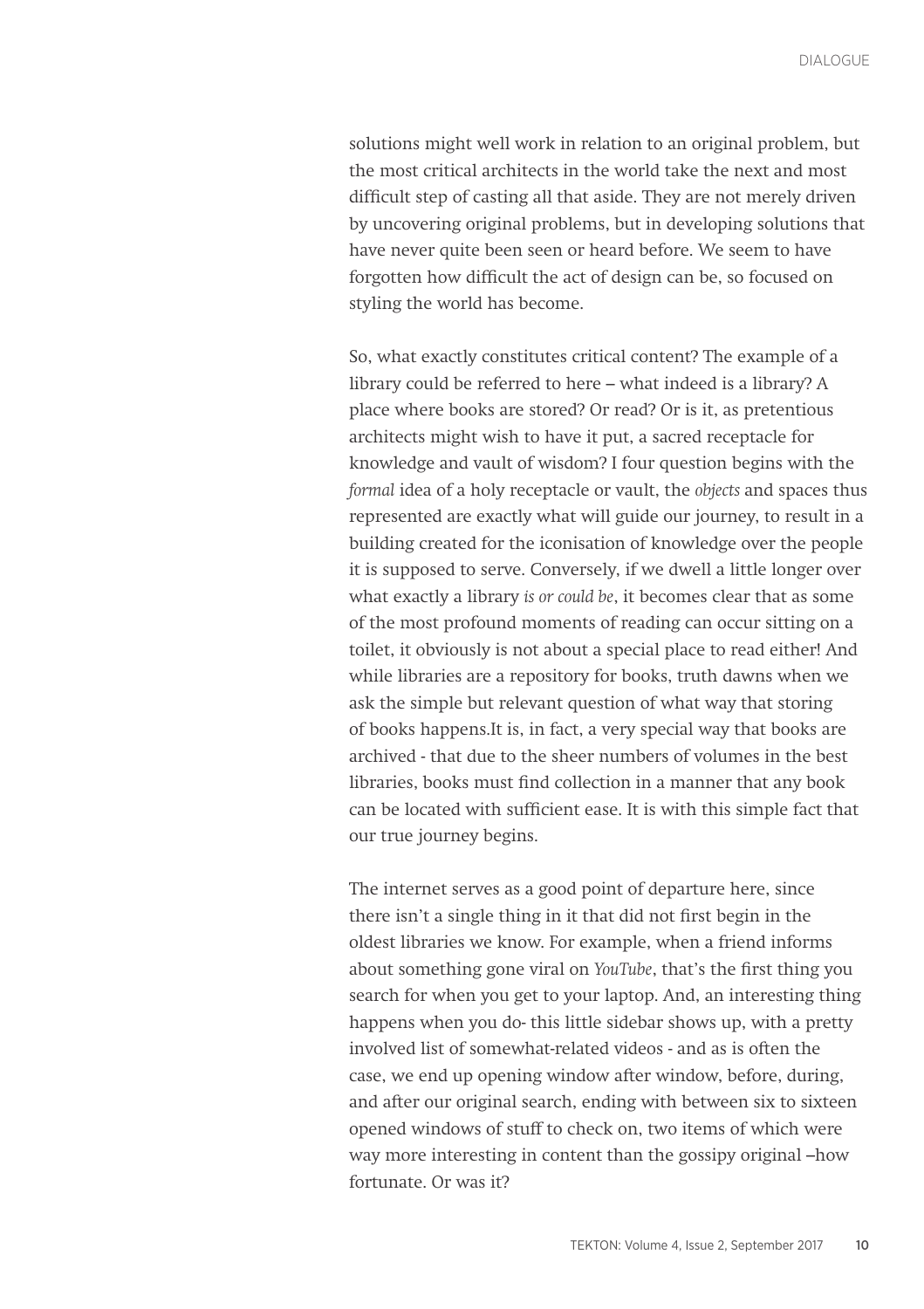Now the libraries of old did not have computers to help us find books, all they had were musty old cabinets with dozens of tiny drawers filled with pieces of thick paper they called a card catalog. Every single volume in that library's collection was represented by a single card, with title, author, publisher, ISBN number or equivalent, and location, identified by stack and bay. This meant that every time one needed to find a book, the first place one hit was the card catalogue, with drawers usually marked according to title, the first perhaps from AAA through AAZ, and this is how a search began. And, while looking through the cards for the one searched for, all these other potentially interesting titles would be thumbed through, with note taken of each potential find for further investigation. Armed thus, with say, three other titles, one began the trudge through the library stairs and stacks, except that the great libraries turned that trudge into a journey of magic. With bays arranged and configured to maximize stack frontage without sacrifice to search navigation or orientation- the traditional open shelving, every exposed spine was an invitation to delve into.

You see, the act of *browsing* simply began as a default as to how books needed to be stored in order to find focused access. Of course the better libraries realized the possibilities that necessity created, and attempted more opportunities for the wondrous experience of accidental discovery. But the truth is, the idea of having an *entire* library structured around the delight of finding books that were not actually searched for, has never been truly explored, even if it was how the great libraries worked. This is what I believe creates deeper content, questions of what typologies or things are, and everything else they could be in the forging of new powerful relationships that bind us all. In the case of the library, I would imagine it could involve the lost magic of browsing.

Questions pertaining to relevance and powerful relationships of critical content are what begin the act of design.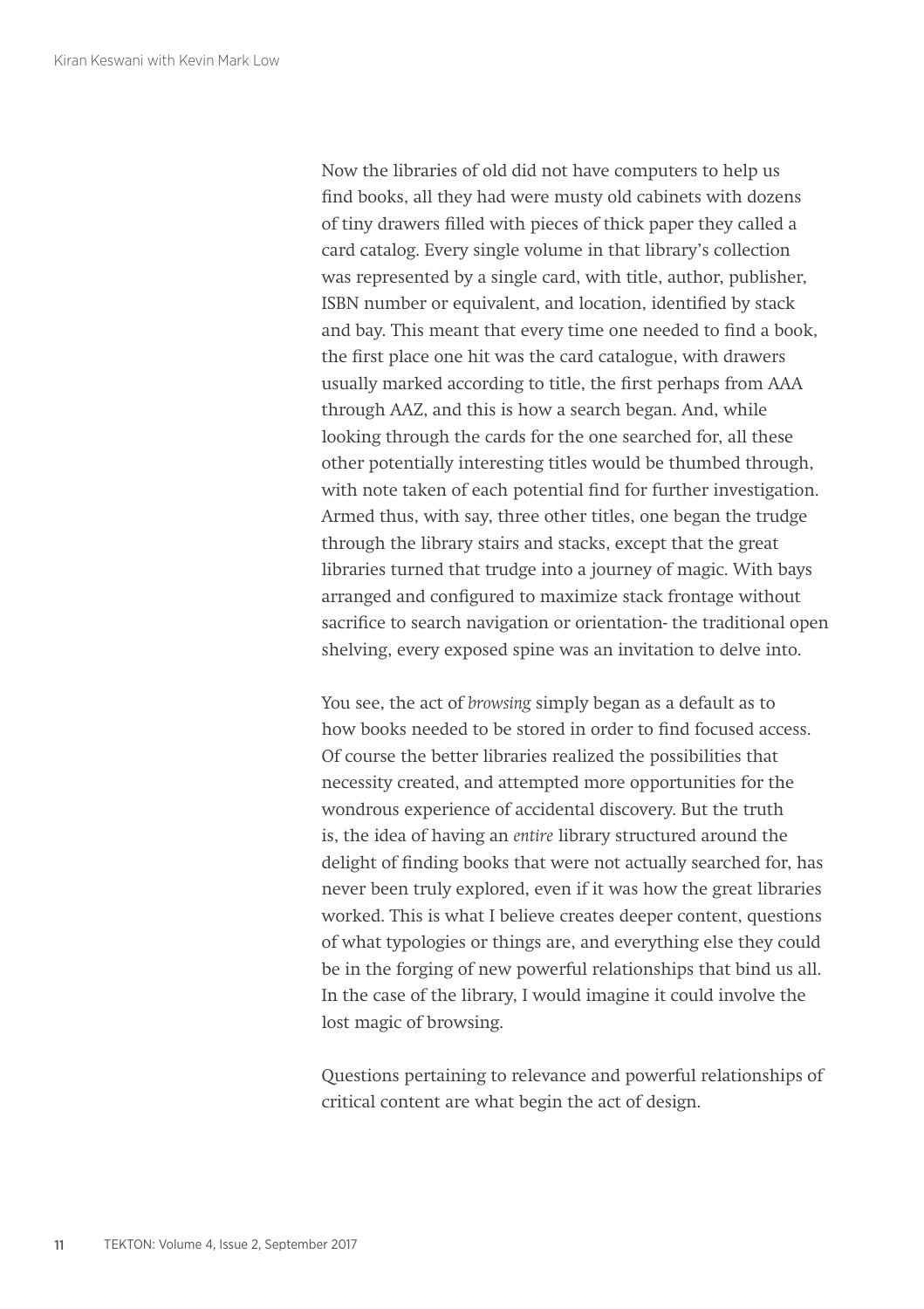## **KESWANI**

If we want to make critical discourse popular and we were to say that critical discourse is a creative act, how would we do it? How do we show that there is creativity in critical discourse, that it is a creative mind that can engage in critical thinking?

#### **LOW**

Seeing we herd ourselves more often than tread new ground, the most engrossing discussions are had when beliefs about how our world functions are questioned in a way that makes us realize how much else we might be missing. Consider the case of having to make a choice between being given every new Apple product for free the rest of one's life, or having mere monthly paid access to the Worldwide Web. You will agree that only a fool would opt for the Apple deal. So, we all know who created the Apple company, but who created the Worldwide Web? Few would recognize the name, let alone the face of Tim Berners-Lee, an Englishman in a Swiss laboratory who chose not to patent the idea when he realized how powerful it was. And, this quite succinctly describes the sensibilities of the world we currently inhabit- a place where people who make money and stuff are valued and iconised over those who make an actual difference.

And this represents the sort of creative discourse that interests us all, subtle treatment of the obvious in a manner that delivers simple life lessons. In this case, that making a true difference in the world should never be equated with fame, or how the world defines value.

We must collectively begin to present and discuss ideas in an intelligent, relevant way to encourage the questions that create discourse. Whenever possible, I use lecture opportunities to discuss precedent studies of well-known buildings that have never truly seen critical study, and reconfigure analyses of those buildings to transcend their formal qualities, beautiful or ugly, in more relevant critique of their content. And, keeping these lectures succinct and focused, allow more time for questions and discourse in ways that creates greater interest among students and younger architects alike,in looking at architectural work and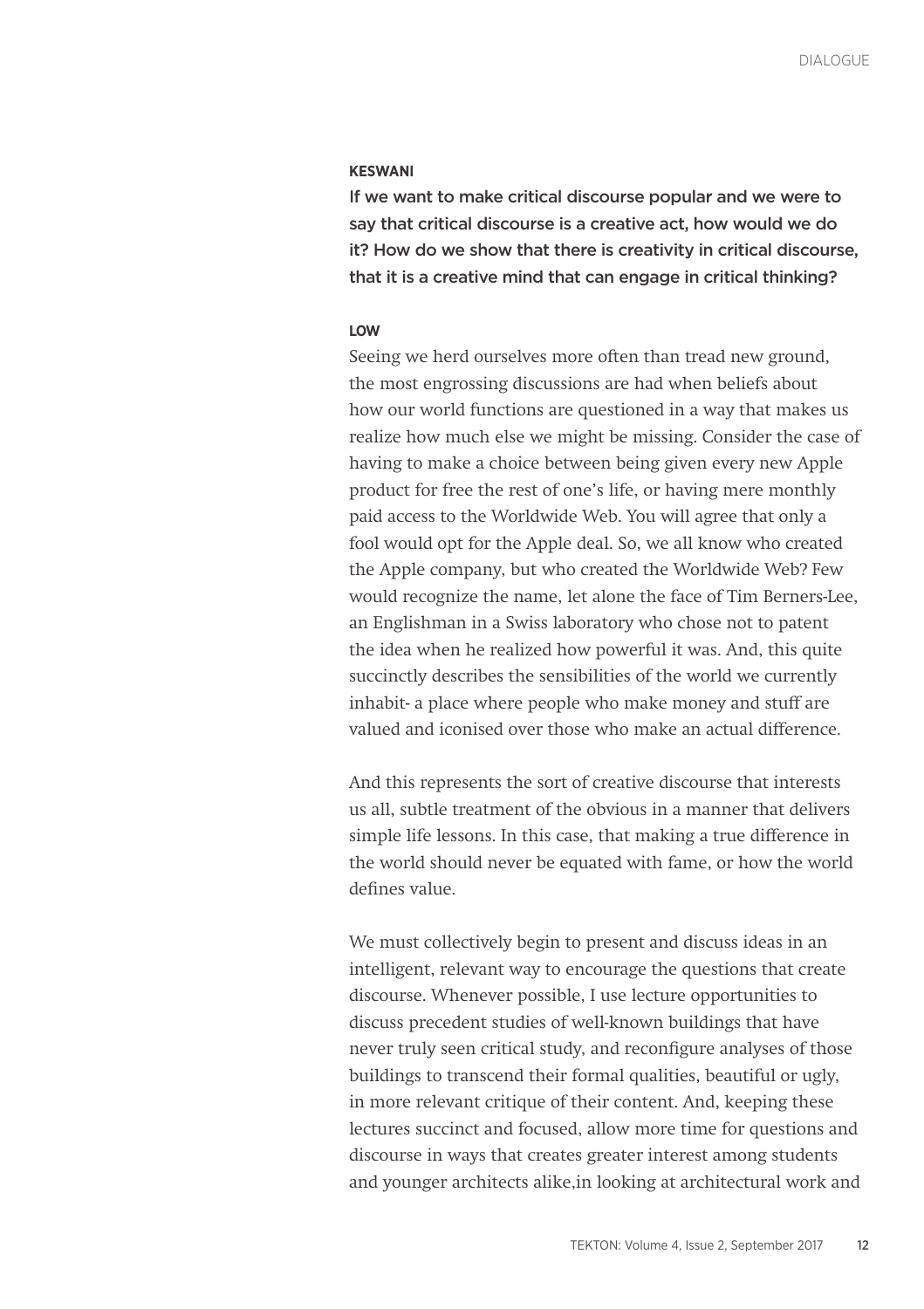themselves more critically. It feels this needs to be done in a way that can help us discover, reveal undercurrents and issues that receive deeper consideration in their being aired. Few realize that one of the most creative acts to ever experience is that of discovery, and in either case, be it discovery or invention, it all begins with the discovery of a question. One that has more to do with specific context and content than that ever-pervasive search for new form.

Problems and questions of greatest relevance are uncovered, or *discovered*, I've found. For the simple reason that discovery has been historically seen as a *revealing-of* something already in existence, invention appears to hold higher creative ground in the way it calls for the *bringing-into-existence* of things not already there. What awful disregard for discovery, which I have always considered one of the most creative acts imaginable! Leonardo da Vinci is often heralded as a great inventor and painter, indeed ahead of his other abilities, when his greatest achievements and gifts to us were his abilities as a discoverer – arguably the most astute and remarkable observer and perceiver ever known. A study of the Codex Atlanticus reveals that much of what has been attributed to him as an inventor were mostly refinements to pre-existing machines and tools, and technical mimicry or mechanized appropriation of how nature itself functioned. Never mind all that work he did improving machines of destruction and *war*! However, what truly stand apart as his towering achievements are the graphic recordings of his observations - his *discoveries*. From dissections of birds and beasts,to graphic studies of fluid dynamics, the understanding of natural phenomena to human entrails and musculature;he proves how the act of discovery is itself one of the most creative acts to possibly engage.

Leonardo showed us that everything begins with the simplest words of *why, how, when*, and the *where* of explicit processes – that the remarkable act of discovery was one of relevant questions. And that the great formal invention can only begin with the creative discovery of critical content.